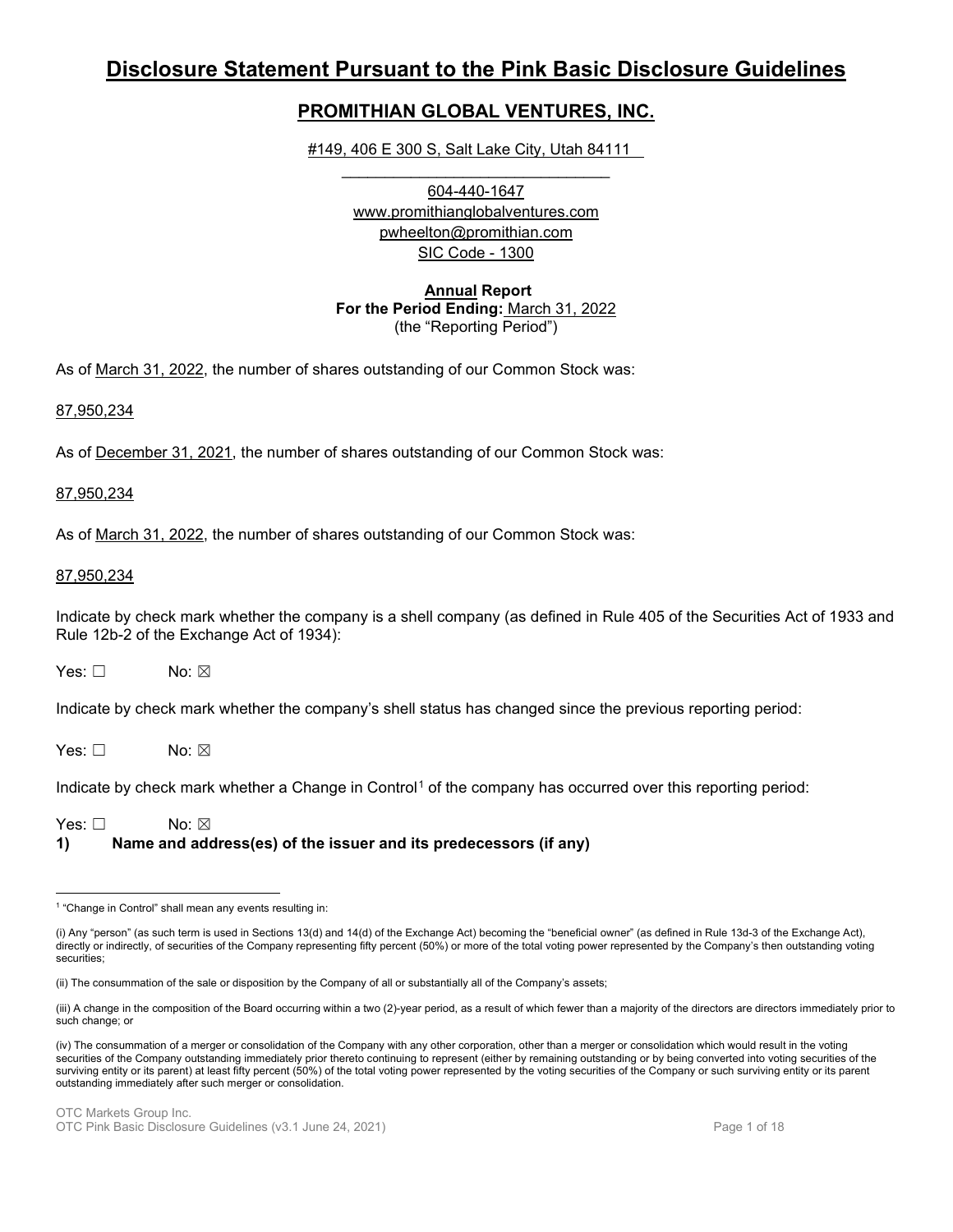In answering this item, provide the current name of the issuer any names used by predecessor entities, along with the dates of the name changes.

Promithian Global Ventures, Inc. - May 6, 2013 Midex Gold, Corp - April 14, 2009 Tripod International, Inc. - February 6, 2008

The state of incorporation or registration of the issuer and of each of its predecessors (if any) during the past five years; Please also include the issuer's current standing in its state of incorporation (e.g. active, default, inactive):

Wyoming - Active

Describe any trading suspension orders issued by the SEC concerning the issuer or its predecessors since inception:

### None

List any stock split, stock dividend, recapitalization, merger, acquisition, spin-off, or reorganization either currently anticipated or that occurred within the past 12 months:

### None

The address(es) of the issuer's principal executive office:

### #149, 406 E 300 S., Salt Lake City, Utah 84111

The address(es) of the issuer's principal place of business: *Check box if principal executive office and principal place of business are the same address:* ☐

### 1574 Gulf Road, # 299, Point Roberts, Washington, 98281

Has the issuer or any of its predecessors been in bankruptcy, receivership, or any similar proceeding in the past five years?

Yes: □ No: ⊠

If this issuer or any of its predecessors have been the subject of such proceedings, please provide additional details in the space below:

 $\ddot{\phantom{a}}$ 

### **2) Security Information**

| Trading symbol:<br>Exact title and class of securities outstanding:<br>CUSIP:<br>Par or stated value: | <b>PGVI</b><br>Common<br>74345K 203<br>0.001 |                            |
|-------------------------------------------------------------------------------------------------------|----------------------------------------------|----------------------------|
| Total shares authorized:                                                                              | 150,000,000                                  | as of date: March 31, 2022 |
| Total shares outstanding:                                                                             | 87,950,234                                   | as of date: March 31, 2022 |
| Number of shares in the Public Float <sup>2</sup> :                                                   | 492.229                                      | as of date: March 31, 2022 |
| Total number of shareholders of record:                                                               | 77                                           | as of date: March 31, 2022 |

<span id="page-1-0"></span><sup>&</sup>lt;sup>2</sup> "Public Float" shall mean the total number of unrestricted shares not held directly or indirectly by an officer, director, any person who is the beneficial owner of more than 10 percent of the total shares outstanding (a "control person"), or any affiliates thereof, or any immediate family members of officers, directors and control persons.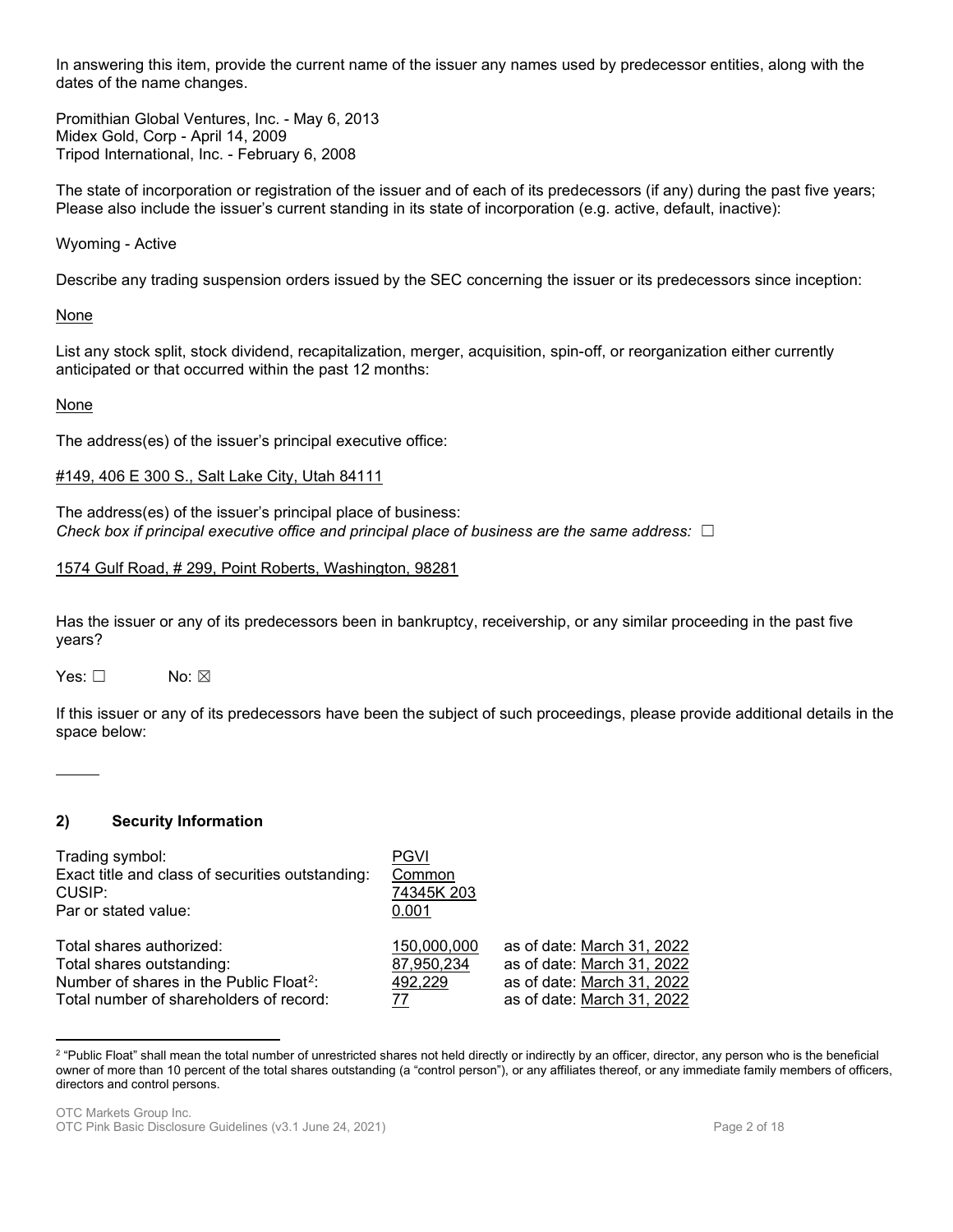*All additional class(es) of publicly traded securities (if any):*

| Trading symbol:                                  |             |
|--------------------------------------------------|-------------|
| Exact title and class of securities outstanding: |             |
| CUSIP:                                           |             |
| Par or stated value:                             |             |
| Total shares authorized:                         | as of date: |
| Total shares outstanding:                        | as of date: |
|                                                  |             |

Transfer Agent

| Name:    | Securities Transfer Corporation             |
|----------|---------------------------------------------|
| Phone:   | 469-633-0101                                |
| Email:   | dzheng@stctransfer.com                      |
| Address: | 2901 Dallas Pkwy Suite 380, Plano, TX 75093 |
|          |                                             |

Is the Transfer Agent registered under the Exchange Act?<sup>3</sup> Yes:  $\boxtimes$  No:  $\Box$ 

### **3) Issuance History**

The goal of this section is to provide disclosure with respect to each event that resulted in any direct changes to the total shares outstanding of any class of the issuer's securities **in the past two completed fiscal years and any subsequent interim period**.

Disclosure under this item shall include, in chronological order, all offerings and issuances of securities, including debt convertible into equity securities, whether private or public, and all shares, or any other securities or options to acquire such securities, issued for services. Using the tabular format below, please describe these events.

### **A. Changes to the Number of Outstanding Shares**

Check this box to indicate there were no changes to the number of outstanding shares within the past two completed fiscal years and any subsequent periods:  $\Box$ 

| Shares Outstanding as of Second Most Recent                                                                                  |                                                                                 |                                        |                 |                                                     |                                                                                              |                                                                                                                                                         |                                                      |                                                 |                     |
|------------------------------------------------------------------------------------------------------------------------------|---------------------------------------------------------------------------------|----------------------------------------|-----------------|-----------------------------------------------------|----------------------------------------------------------------------------------------------|---------------------------------------------------------------------------------------------------------------------------------------------------------|------------------------------------------------------|-------------------------------------------------|---------------------|
| <b>Fiscal Year End:</b>                                                                                                      |                                                                                 |                                        |                 |                                                     |                                                                                              |                                                                                                                                                         |                                                      |                                                 |                     |
| <b>Opening Balance</b>                                                                                                       |                                                                                 |                                        |                 |                                                     |                                                                                              | *Right-click the rows below and select "Insert" to add rows as needed.                                                                                  |                                                      |                                                 |                     |
| Date March 31, 2020 Common: 87,824,234<br>lSeries A Preferred: 1<br>Series B Preferred: 1,200<br>Series C Preferred: 403,776 |                                                                                 |                                        |                 |                                                     |                                                                                              |                                                                                                                                                         |                                                      |                                                 |                     |
| Date of                                                                                                                      | <b>Transaction</b>                                                              | Number of                              | <b>Class of</b> | Value of                                            | Were the                                                                                     | Individual/ Entity                                                                                                                                      | Reason for share                                     | Restricted or                                   | <b>Exemption or</b> |
| <b>Transaction</b>                                                                                                           | type (e.g. new<br>issuance,<br>cancellation,<br>shares returned<br>to treasury) | <b>Shares Issued</b><br>(or cancelled) | Securities      | shares<br>issued<br>\$/per<br>share) at<br>Issuance | <b>Ishares</b><br>discount<br>to market<br>price at<br>the time of<br>lissuance?<br>(Yes/No) | Shares were issued<br>issued at a to (entities must have cash or debt<br>individual with voting conversion) -OR-<br>/ investment control<br>disclosed). | issuance (e.g. for<br>Nature of Services<br>Provided | Unrestricted as Registration<br>of this filing. | Type.               |
| 5/30/2020                                                                                                                    | New                                                                             | 1,500                                  | Preferred C     | 5.00                                                | n/a                                                                                          | <b>Shannon Fairless</b>                                                                                                                                 | <b>Cash</b>                                          | n/a                                             | n/a                 |
| 6/28/2020                                                                                                                    | New                                                                             | 1,000                                  | Preferred C     | 5.00                                                | n/a                                                                                          | Jessica V. Hart                                                                                                                                         | Cash                                                 | n/a                                             | n/a                 |

<span id="page-2-0"></span><sup>&</sup>lt;sup>3</sup> To be included in the Pink Current Information tier, the transfer agent must be registered under the Exchange Act.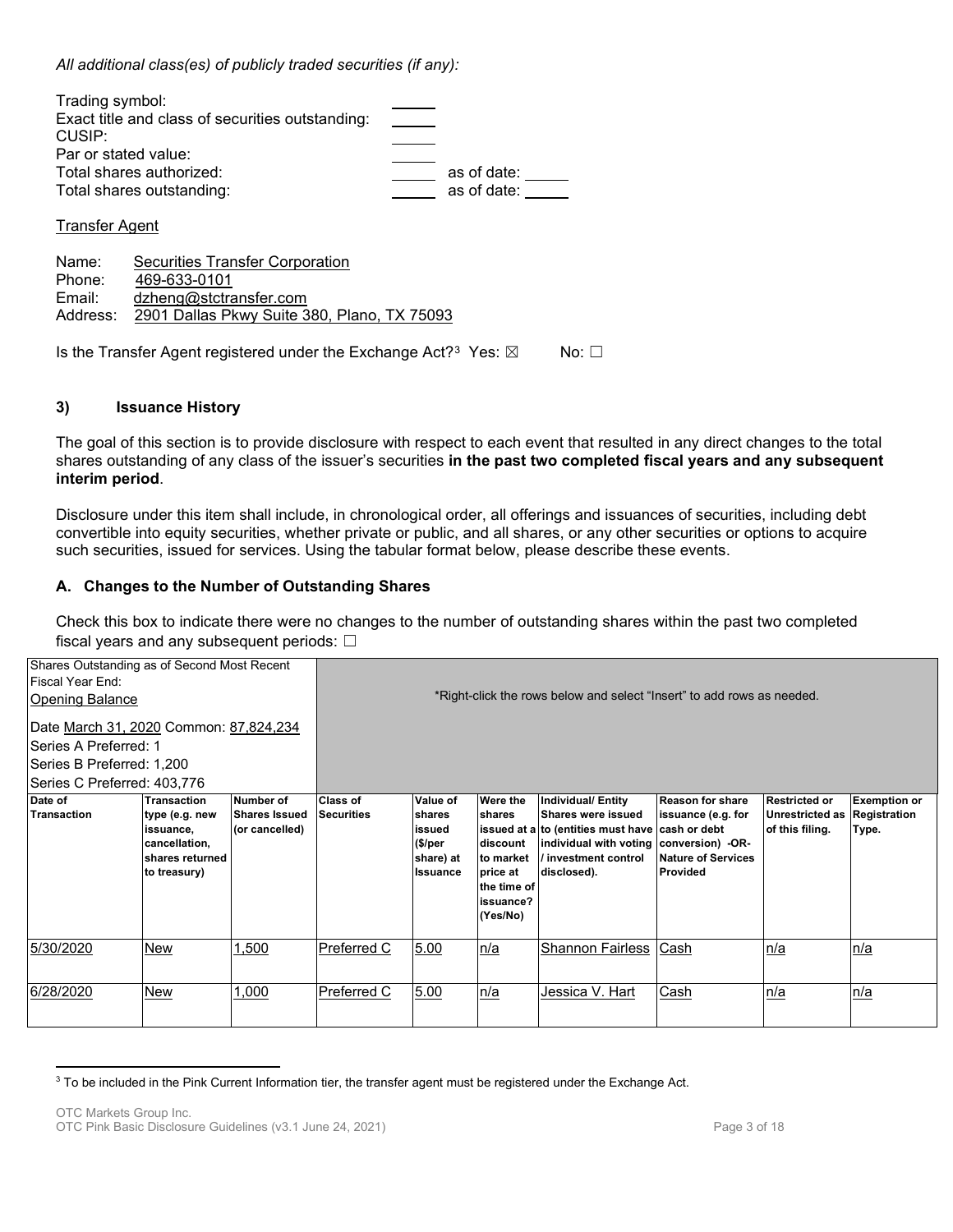| 6/1/2020   | <b>New</b>   | 1,500    | Preferred C   | 5.00  | n/a | Jason Fairless               | Cash                       | n/a               | n/a        |
|------------|--------------|----------|---------------|-------|-----|------------------------------|----------------------------|-------------------|------------|
| 6/30/2020  | New          | 7,250    | Preferred C   | 5.00  | n/a | Philip Wheelton              | Debt<br>Conversion         | n/a               | n/a        |
| 8/24/2020  | <b>New</b>   | 200      | Preferred C   | 5.00  | n/a | <u>Lena Jabri</u>            | Cash                       | n/a               | n/a        |
| 11/29/2020 | <u>New</u>   | 760      | Preferred C   | 5.00  | n/a | Jessica V. Hart              | Cash                       | n/a               | n/a        |
| 1/4/2021   | Cancellation | (15,200) | Preferred C   | 5.00  | n/a | <b>Philip Wheelton</b>       | Conversion                 | n/a               | n/a        |
| 1/4/2021   | <b>New</b>   | 76,000   | Common        | .001  | yes | Philip Wheelton              | Conversion                 | n/a               | n/a        |
| 1/22/2021  | <u>New</u>   | 400      | Preferred C   | 5.00  | n/a | <u>Lena Jabri</u>            | Cash                       | n/a               | n/a        |
| 2/4/2021   | <b>New</b>   | 2,060    | Preferred C   | 5.00  | n/a | <u>Jessica V. Hart</u>       | Cash                       | <u>n/a</u>        | <u>n/a</u> |
| 3/25/2021  | <u>New</u>   | 1,200    | Preferred C   | 5.00  | n/a | Jessica V. Hart              | Cash                       | n/a               | n/a        |
| 4/1/2021   | <b>New</b>   | 5,000    | Preferred C   | 5.00  | n/a | <u>Leila Miganei</u>         | <b>Services</b>            | n/a               | n/a        |
| 4/1/2021   | <u>New</u>   | 5,000    | Preferred C   | 5.00  | n/a | Rachel Boulds                | <b>Services</b>            | n/a               | n/a        |
| 4/1/2021   | <b>New</b>   | 5,000    | Preferred C   | 5.00  | n/a | Aleksandr<br><b>Zakharov</b> | <u>Services</u>            | <u>n/a</u>        | n/a        |
| 5/15/2021  | <b>New</b>   | 1,000    | Preferred C   | 5.00  | n/a | Stephen Mooney               | Debt                       | n/a               | n/a        |
| 6/22/201   | <b>New</b>   | 2,300    | Preferred C   | 5.00  | n/a | Jessica V Hart               | Cash                       | n/a               | n/a        |
| 8/3/2021   | Converted    | (5,000)  | Preferred C   | n/a   | n/a | David Garbrecht              | <b>Stock</b><br>conversion | n/a               | n/a        |
| 8/3/2021   | New          | 25,000   | <u>Common</u> | n/a   | n/a | David Garbrecht              |                            | restricted        | n/a        |
| 8/7/2021   | Converted    | (5,000)  | Preferred C   | n/a   | n/a | Courtney<br>Wheelton         | <b>Stock</b><br>conversion | n/a               | n/a        |
| 8/7/2021   | <b>New</b>   | 25,000   | Common        | n/a   | n/a | Courtney<br>Wheelton         | <b>Stock</b><br>conversion | <u>restricted</u> | n/a        |
| 9/30/2021  | <b>New</b>   | 5,000    | Preferred C   | 10.00 | n/a | Seth Opoku                   | <b>Services</b>            | n/a               | <u>n/a</u> |
| 9/30/2021  | <b>New</b>   | 5,000    | Preferred C   | 10.00 | n/a | Addae Antwi-<br>Boasiako     | <b>Services</b>            | n/a               | n/a        |
| 9/30/2021  | <b>New</b>   | 1,000    | Preferred C   | 10.00 | n/a | Sergey Yakovlev              | <b>Services</b>            | n/a               | n/a        |
| 9/30/2021  | <b>New</b>   | 1,000    | Preferred C   | 10.00 | n/a | David Garbrecht              | <b>Services</b>            | <u>n/a</u>        | n/a        |
| 9/30/2021  | <b>New</b>   | 1,000    | Preferred C   | 10.00 | n/a | David Young                  | Services                   | <u>n/a</u>        | <u>n/a</u> |
| 9/30/2021  | <b>New</b>   | 3,000    | Preferred C   | 10.00 | n/a | Murray Adams                 | <b>Services</b>            | n/a               | n/a        |
| 9/30/2021  | <u>New</u>   | 2,500    | Preferred C   | 10.00 | n/a | David Kunz                   | <b>Services</b>            | n/a               | <u>n/a</u> |
| 9/30/2021  | <b>New</b>   | 2,500    | Preferred C   | 10.00 | n/a | <b>Bert Gatien</b>           | <u>Services</u>            | <u>n/a</u>        | <u>n/a</u> |

OTC Markets Group Inc.

OTC Pink Basic Disclosure Guidelines (v3.1 June 24, 2021) Page 4 of 18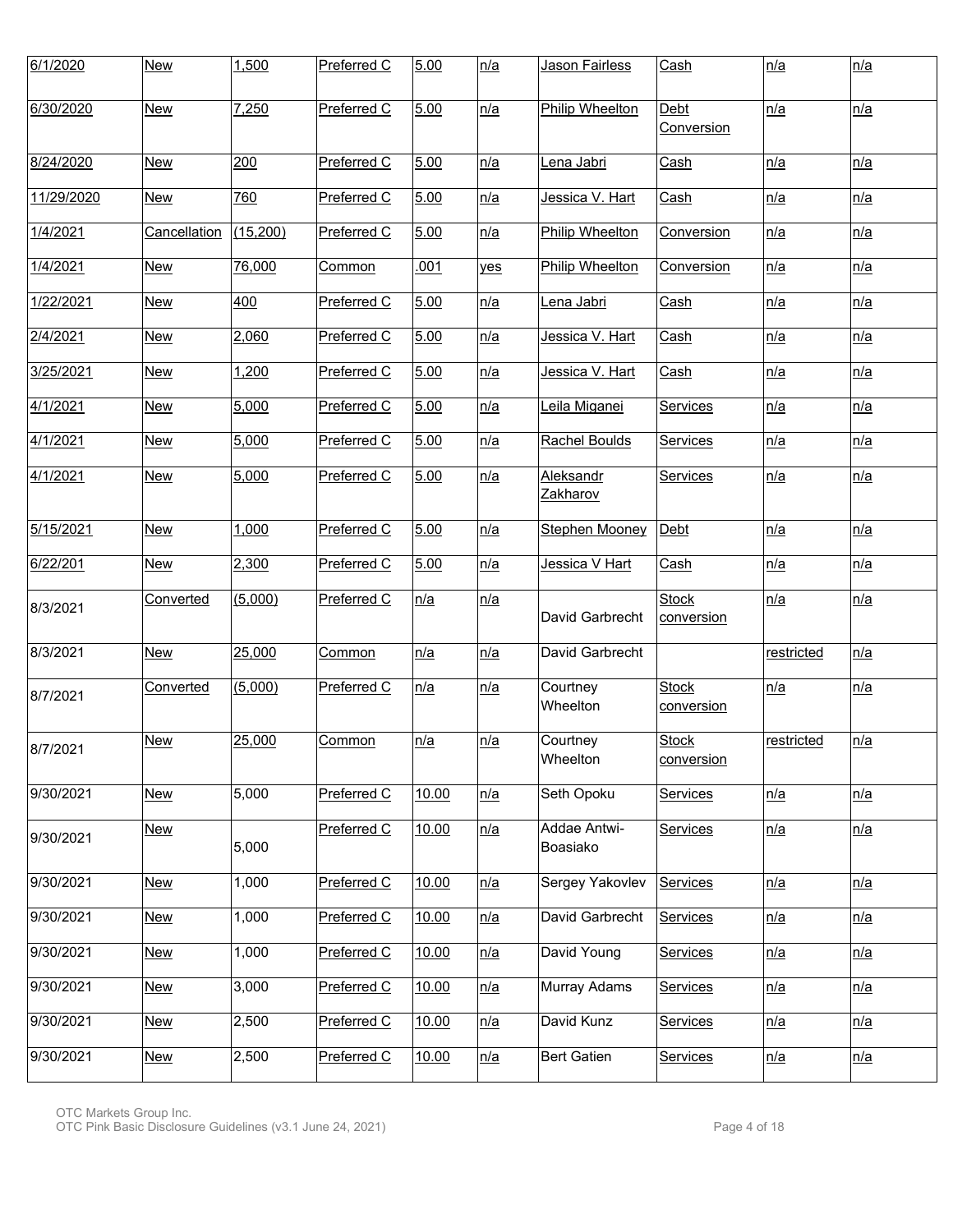| 9/30/2021  | New        | 2,500 | Preferred C | 10.00 | n/a | Cory Morris            | <b>Services</b>         | n/a | n/a |
|------------|------------|-------|-------------|-------|-----|------------------------|-------------------------|-----|-----|
| 9/30/2021  | <b>New</b> | 2,500 | Preferred C | 10.00 | n/a | Melissa Terrillon      | Services                | n/a | n/a |
| 9/30/2021  | <b>New</b> | 5,000 | Preferred C | 10.00 | n/a | Christine<br>Johannick | <b>Services</b>         | n/a | n/a |
| 9/30/2021  | <b>New</b> | 2,000 | Preferred C | 10.00 | n/a | Charlie Brown          | <b>Services</b>         | n/a | n/a |
| 12/30/2021 | <b>New</b> | 1,000 | Preferred C | 2.50  | n/a | Seth Opoku             | Director<br>Services    | n/a | n/a |
| 12/30/2021 | <b>New</b> | 1,000 | Preferred C | 2.50  | n/a | Aleksandr<br>Zakharov  | Director<br>Services    | n/a | n/a |
| 12/30/2021 | <b>New</b> | 1,000 | Preferred C | 2.50  | n/a | Rachel Boulds          | <b>Officer Services</b> | n/a | n/a |
| 12/30/2021 | <b>New</b> | 1,000 | Preferred C | 2.50  | n/a | Sergey Yakovlev        | Consulting<br>Services  | n/a | n/a |
| 12/30/2021 | <b>New</b> | 1,000 | Preferred C | 2.50  | n/a | David Young            | Consulting<br>Services  | n/a | n/a |
| 12/30/2021 | <b>New</b> | 1,000 | Preferred C | 2.50  | n/a | John Wright            | Consulting<br>Services  | n/a | n/a |
| 12/30/2021 | <b>New</b> | 1,000 | Preferred C | 2.50  | n/a | James Mooney           | Consulting<br>Services  | n/a | n/a |
| 12/30/2021 | <b>New</b> | 1,000 | Preferred C | 2.50  | n/a | <b>Jay Whitfield</b>   | Consulting<br>Services  | n/a | n/a |
| 12/30/2021 | <b>New</b> | 2,500 | Preferred C | 2.50  | n/a | <b>Geoffrey Dixon</b>  | Consulting<br>Services  | n/a | n/a |
| 12/30/2021 | <b>New</b> | 1,500 | Preferred C | 2.50  | n/a | Alfred<br>Serafinchon  | Consulting<br>Services  | n/a | n/a |
| 12/30/2021 | <b>New</b> | 1,000 | Preferred C | 2.50  | n/a | Robert Fraser          | Consulting<br>Services  | n/a | n/a |
| 12/30/2021 | <b>New</b> | 1,000 | Preferred C | 2.50  | n/a | <b>Rocky McLeod</b>    | Consulting<br>Services  | n/a | n/a |
| 12/30/2021 | <b>New</b> | 3,200 | Preferred C | 2.50  | n/a | Jessica Vance<br>Hart  | Cash                    | n/a | n/a |
| 12/31/2021 | <b>New</b> | 1,750 | Preferred C | 2.50  | n/a | Stephen Mooney         | Conversion of<br>Debt   | n/a | n/a |
| 3/31/2022  | <b>New</b> | 3,600 | Preferred C | 2.50  | n/a | Jessica Vance<br>Hart  | Cash                    | n/a | n/a |
| 3/31/2022  | <b>New</b> | 1,000 | Preferred C | 2.50  | n/a | Seth Opoku             | Director<br>Services    | n/a | n/a |
| 3/31/2022  | <b>New</b> | 1,000 | Preferred C | 2.50  | n/a | Aleksandr<br>Zakharov  | Director<br>Services    | n/a | n/a |

OTC Markets Group Inc.

OTC Pink Basic Disclosure Guidelines (v3.1 June 24, 2021) Page 5 of 18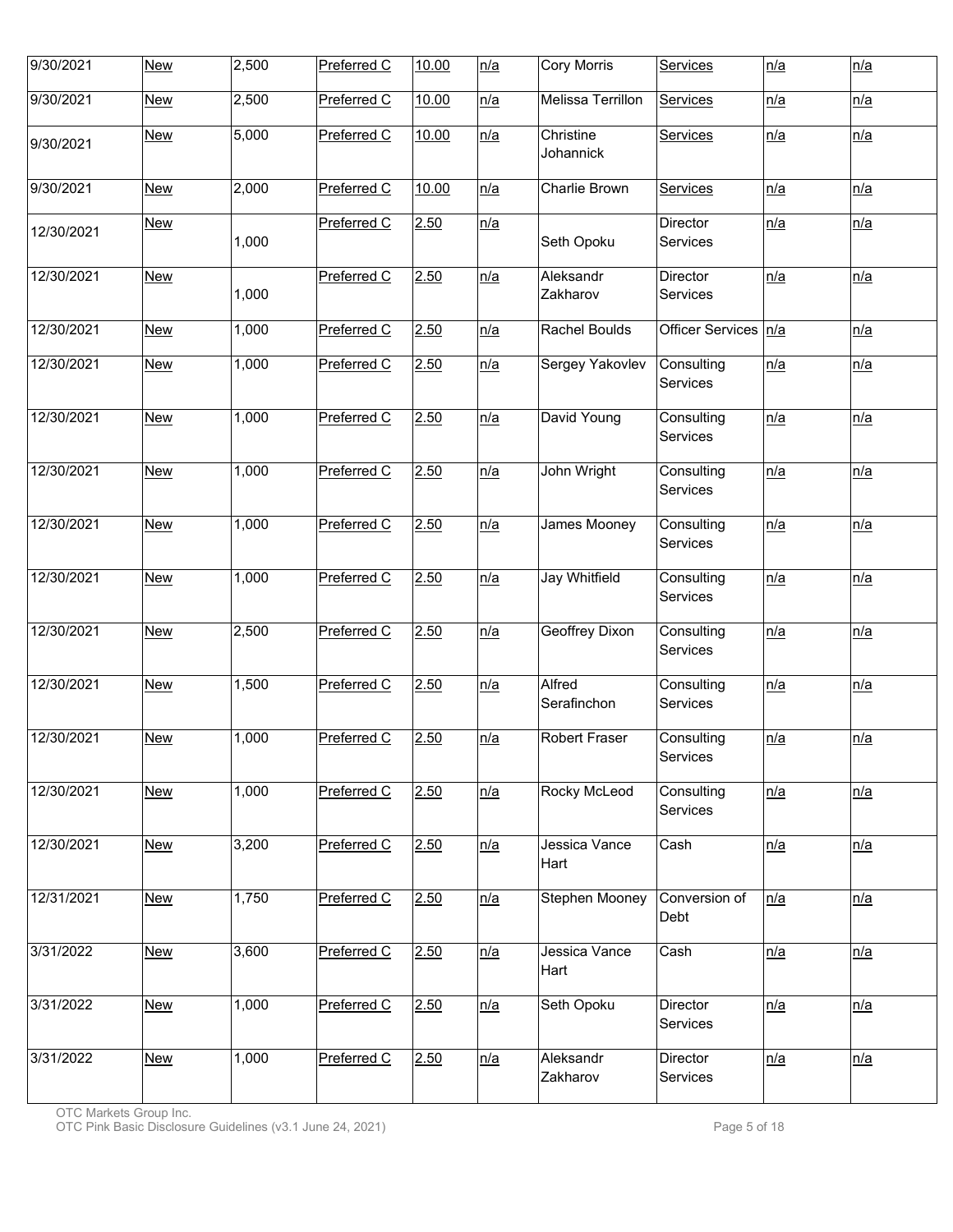| 3/31/2022                                                                                                                    | New        | 1,000 | Preferred C        | 2.50 | n/a | <b>Rachel Boulds</b>  | Officer Services   n/a        |     | n/a |
|------------------------------------------------------------------------------------------------------------------------------|------------|-------|--------------------|------|-----|-----------------------|-------------------------------|-----|-----|
| 3/31/2022                                                                                                                    | <b>New</b> | 1,000 | Preferred C        | 2.50 | n/a | Sergey Yakovlev       | Consulting<br><b>Services</b> | n/a | n/a |
| 3/31/2022                                                                                                                    | New        | 1,000 | Preferred C        | 2.50 | n/a | James Mooney          | Consulting<br><b>Services</b> | n/a | n/a |
| 3/31/2022                                                                                                                    | <b>New</b> | 1,000 | Preferred C        | 2.50 | n/a | Robert Mooney         | Consulting<br><b>Services</b> | n/a | n/a |
| 3/31/2022                                                                                                                    | <b>New</b> | 1,500 | <b>Preferred C</b> | 2.50 | n/a | <b>Francis Mooney</b> | Consulting<br><b>Services</b> | n/a | n/a |
|                                                                                                                              |            |       |                    |      |     |                       |                               |     |     |
| Shares Outstanding on Date of This Report:                                                                                   |            |       |                    |      |     |                       |                               |     |     |
| Ending Balance:                                                                                                              |            |       |                    |      |     |                       |                               |     |     |
| Date March 31, 2022 Common: 87,950,234<br>lSeries A Preferred: 1<br>Series B Preferred: 1,200<br>Series C Preferred: 475,796 |            |       |                    |      |     |                       |                               |     |     |

Example: A company with a fiscal year end of December 31<sup>st</sup>, in addressing this item for its quarter ended September 30, 2020, would include any events that resulted in changes to any class of its outstanding shares from the period beginning on January 1, 2018 through September 30, 2020 pursuant to the tabular format above.

Use the space below to provide any additional details, including footnotes to the table above:

### **B. Debt Securities, Including Promissory and Convertible Notes**

Use the chart and additional space below to list and describe all outstanding promissory notes, convertible notes, convertible debentures, or any other debt instruments that may be converted into a class of the issuer's equity securities.

Check this box if there are no outstanding promissory, convertible notes or debt arrangements:  $\boxtimes$ 

| Date of<br><b>Note</b><br><b>Issuance</b> | Outstanding<br>Balance (\$) | Principal<br>Amount<br>at<br><b>Issuance</b><br>$($ \$) | <b>Interest</b><br><b>Accrued</b><br>$($ \$) | <b>Maturity</b><br><b>Date</b> | <b>Conversion Terms (e.g.</b><br>pricing mechanism for<br>determining conversion of<br>instrument to shares) | Name of Noteholder<br>(entities must have<br>individual with voting<br>/ investment control<br>disclosed). | <b>Reason for</b><br>Issuance (e.g.<br>Loan, Services,<br>$etc.$ ) |
|-------------------------------------------|-----------------------------|---------------------------------------------------------|----------------------------------------------|--------------------------------|--------------------------------------------------------------------------------------------------------------|------------------------------------------------------------------------------------------------------------|--------------------------------------------------------------------|
|                                           |                             |                                                         |                                              |                                |                                                                                                              |                                                                                                            |                                                                    |
|                                           |                             |                                                         |                                              |                                |                                                                                                              |                                                                                                            |                                                                    |
|                                           |                             |                                                         |                                              |                                |                                                                                                              |                                                                                                            |                                                                    |
|                                           |                             |                                                         |                                              |                                |                                                                                                              |                                                                                                            |                                                                    |

Use the space below to provide any additional details, including footnotes to the table above:

L

OTC Markets Group Inc.

OTC Pink Basic Disclosure Guidelines (v3.1 June 24, 2021) <br>
Page 6 of 18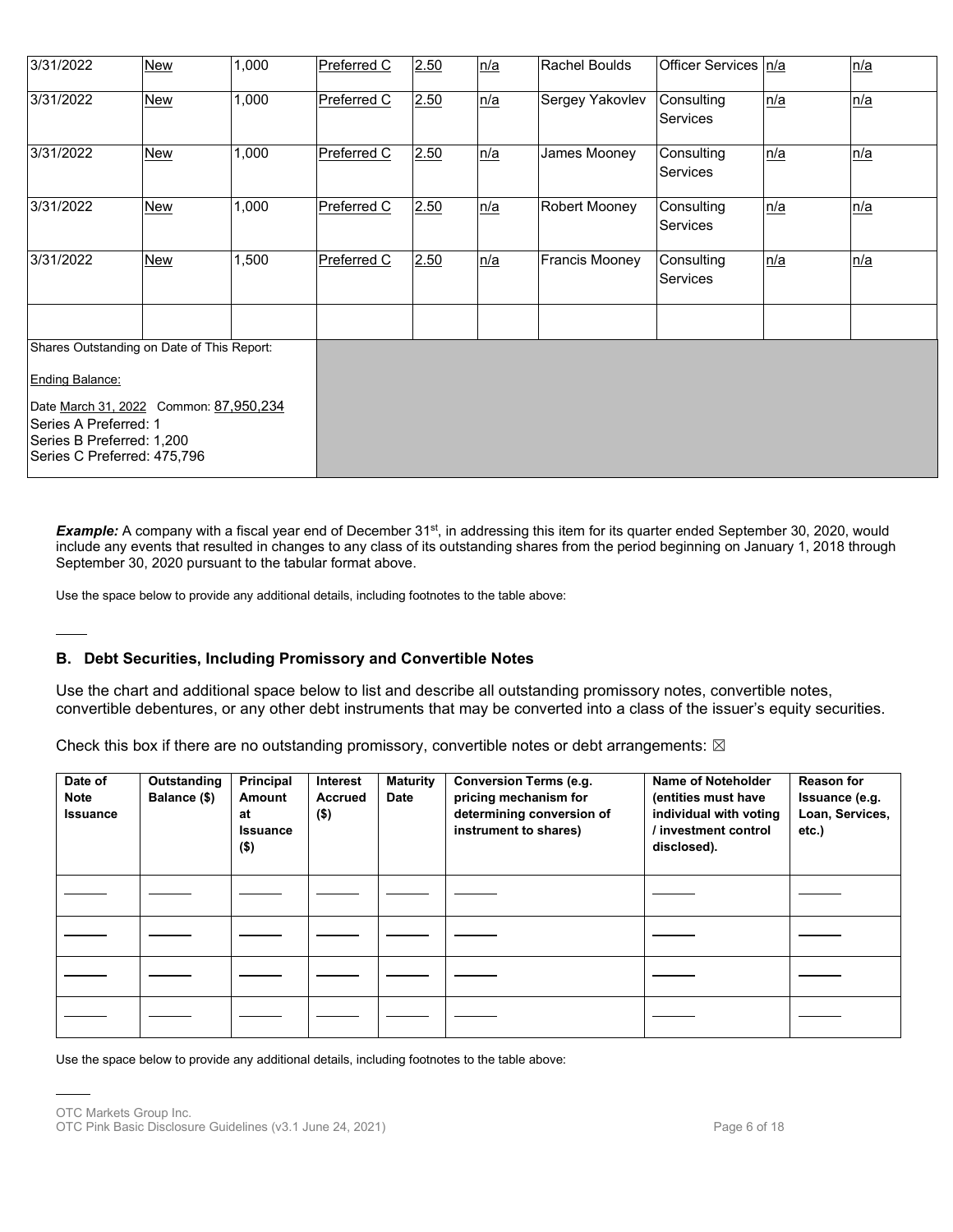### **4) Financial Statements**

A. The following financial statements were prepared in accordance with:

☒ U.S. GAAP ☐ IFRS

B. The financial statements for this reporting period were prepared by (name of individual)<sup>4</sup>:

| Name:                   | <b>Rachel Boulds</b>    |
|-------------------------|-------------------------|
| Title:                  | <b>CFO</b>              |
| Relationship to Issuer: | <b>Service Provider</b> |

Provide the financial statements described below for the most recent fiscal year or quarter. For the initial disclosure statement (qualifying for Pink Current Information for the first time) please provide reports for the two previous fiscal years and any subsequent interim periods.

C. Balance sheet;

- D. Statement of income;
- E. Statement of cash flows;
- F. Statement of Retained Earnings (Statement of Changes in Stockholders' Equity)
- G. Financial notes; and<br>H. Audit letter, if audited
- Audit letter, if audited

You may either (i) attach/append the financial statements to this disclosure statement or (ii) file the financial statements through OTCIQ as a separate report using the appropriate report name for the applicable period end. ("Annual Report," "Quarterly Report" or "Interim Report").

If you choose to publish the financial statements in a separate report as described above, you must state in the accompanying disclosure statement that such financial statements are incorporated by reference. You may reference the document(s) containing the required financial statements by indicating the document name, period end date, and the date that it was posted to OTCIQ in the field below. Financial Statements must be compiled in one document.

Financial statement information is considered current until the due date for the subsequent report (as set forth in the qualifications section above). To remain qualified for Current Information, a company must post its Annual Report within 90 days from its fiscal year-end date and Quarterly Reports within 45 days of each fiscal quarterend date.

### **5) Issuer's Business, Products and Services**

The purpose of this section is to provide a clear description of the issuer's current operations. In answering this item, please include the following:

<span id="page-6-0"></span><sup>4</sup> The financial statements requested pursuant to this item must be prepared in accordance with US GAAP or IFRS by persons with sufficient financial skills.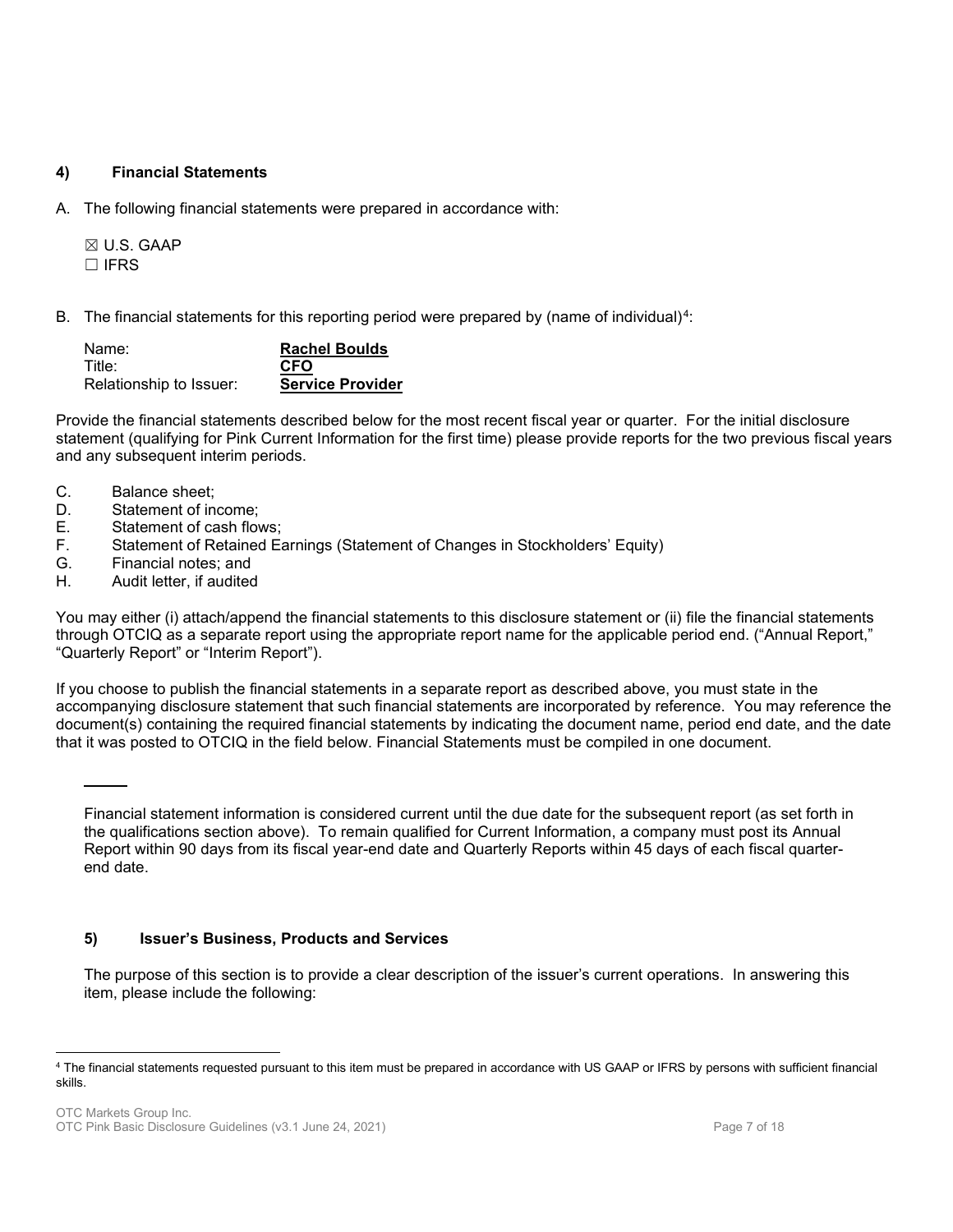A. Summarize the issuer's business operations (If the issuer does not have current operations, state "no operations")

Promithian Global Ventures, Inc. (PGVI) is a precious metals exploration, development, mining and refining company. Promithian Global is focused on gold and silver assets in Aboso, Ghana and Yukon, Canada. The Promithian Global Ventures, Inc. (PGVI) target properties all host mineralization that are excellent candidates for high grade, small scale, underground mines.

As of June 30, 2021, the company has no revenues. The Company pays its' financial obligations through new investments in the company, or by Officers loans. The Issuers officers and directors have been providing their time at no cost as well as providing the company's office at no cost. The company is actively pursuing new funding opportunities.

On March 16, 2021 the Company signed a legally binding Agreement with Adudanfed Company Limited of Accra, Ghana. the Company agreed to purchase a 16.07 square kilometer gold concession covering the historic (1905-1956) Aboso Mine. The purchase is an all-cash transaction whereby the Company will pay one million USD to Adudanfed over a three-year period. Adudanfed will relinquish all their rights and responsibilities to PGVI under the Agreement. The Government of Ghana through the Ghana Mineral Commission will retain a ten percent ownership of the property.

B. Please list any subsidiaries, parents, or affiliated companies.

The Company wholly owns a subsidiary: Promithian Mining (Yukon), Inc. The Company also wholly owns a second subsidiary: Promithian Mining (Nevada), Inc.

C. Describe the issuers' principal products or services.

The Company's principal product will be, high grade, silver-polymetalic ore; or gold.

## **6) Issuer's Facilities**

 $\ddot{\phantom{a}}$ 

The goal of this section is to provide a potential investor with a clear understanding of all assets, properties or facilities owned, used or leased by the issuer and the extent in which the facilities are utilized.

In responding to this item, please clearly describe the assets, properties or facilities of the issuer, give the location of the principal plants and other property of the issuer and describe the condition of the properties. If the issuer does not have complete ownership or control of the property (for example, if others also own the property or if there is a mortgage on the property), describe the limitations on the ownership.

If the issuer leases any assets, properties or facilities, clearly describe them as above and the terms of their leases.

## **7) Company Insiders (Officers, Directors, and Control Persons)**

The goal of this section is to provide an investor with a clear understanding of the identity of all the persons or entities that are involved in managing, controlling or advising the operations, business development and disclosure of the issuer, as well as the identity of any significant or beneficial shareholders.

Using the tabular format below, please provide information, as of the period end date of this report, regarding any person or entity owning 5% of more of any class of the issuer's securities, as well as any officer, and any director of the company, or any person that performs a similar function, regardless of the number of shares they own. **If any insiders listed are corporate shareholders or entities, provide the name and address of the person(s)**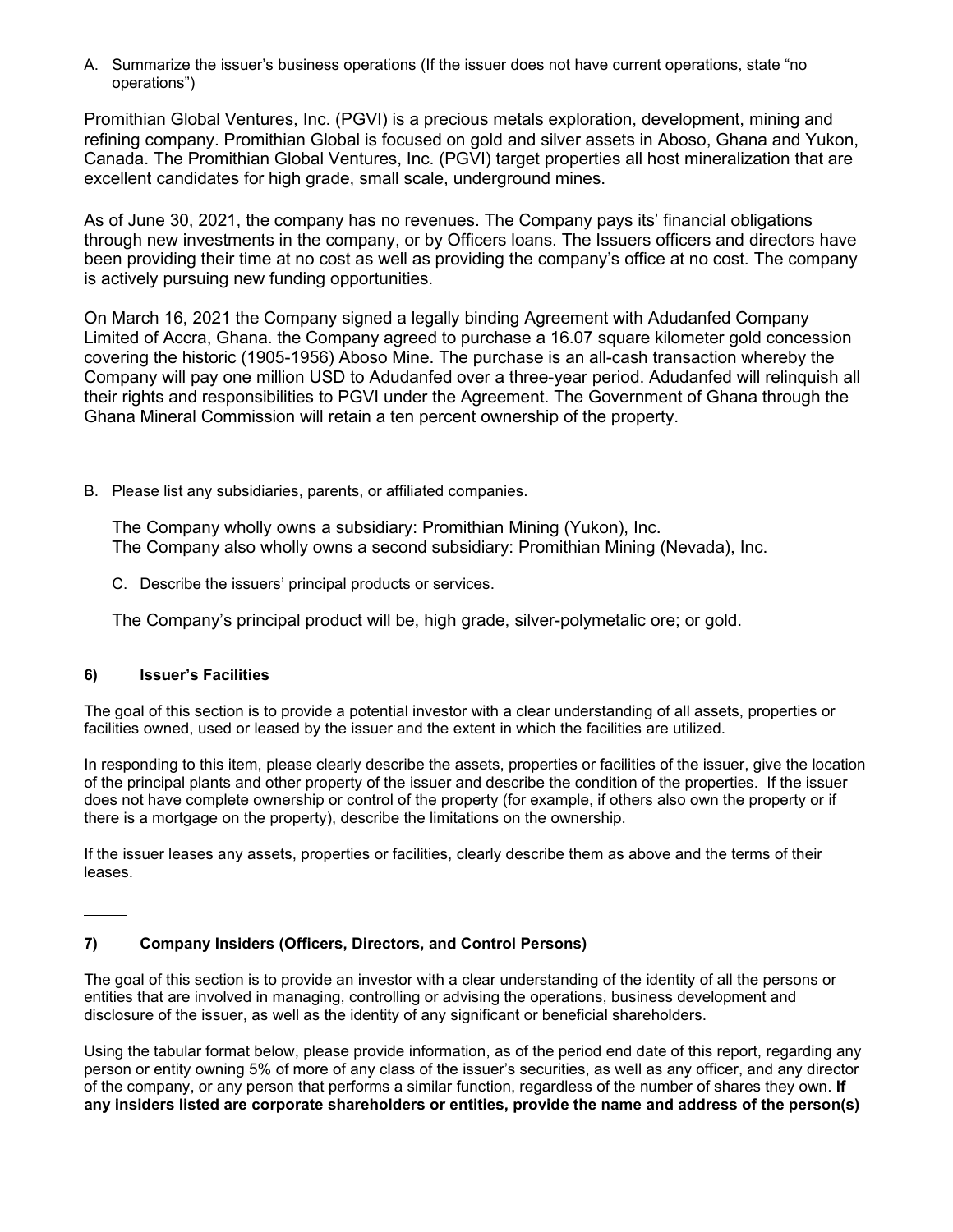**beneficially owning or controlling such corporate shareholders, or the name and contact information (City, State) of an individual representing the corporation or entity in the note section.**

| Name of<br>Officer/Director or<br><b>Control Person</b> | <b>Affiliation with</b><br>Company (e.g.<br>Officer/Director/Owner<br>of more than 5%) | <b>Residential Address</b><br>(City / State Only) | Number of<br>shares owned | <b>Share</b><br>type/class | Ownership<br>Percentage of<br><b>Class</b><br>Outstanding | <b>Note</b> |
|---------------------------------------------------------|----------------------------------------------------------------------------------------|---------------------------------------------------|---------------------------|----------------------------|-----------------------------------------------------------|-------------|
| Philip J. Wheelton                                      | President,<br>Chairman, Director                                                       | <b>Salt Lake City, Utah</b>                       | 86,576,000                | Common                     | 98.4%                                                     |             |
| Philip J. Wheelton                                      | President,<br>Chairman, Director                                                       | <b>Salt Lake City, Utah</b>                       | 161,226                   | Preferred<br>Series C      | 33.9%                                                     |             |
| <b>Rachel Boulds</b>                                    | <b>CFO</b>                                                                             | Murray, Utah                                      | 7,000                     | Preferred<br>Series C      | 1.5%                                                      |             |
| Stephen Mooney                                          | Director, Secretary                                                                    | Whitehorse, Yukon                                 | 18,550                    | Preferred<br>Series C      | 3.9%                                                      |             |
| Craig A Cyr                                             | Director                                                                               | Calgary, Alberta                                  | 12,000                    | Preferred<br>Series C      | 2.5%                                                      |             |
| Aleksandr Zakharov                                      | Director                                                                               | Moscow, Russia                                    | 7,000                     | Preferred<br>Series C      | 1.5%                                                      |             |
| Leila Miganei                                           | <b>Director</b>                                                                        | Vancouver, British<br>Columbia                    | 5,000                     | Preferred<br>Series C      | 1.1%                                                      |             |
| <b>Seth Opoka</b>                                       | Director                                                                               | Accra, Ghana                                      | 7,000                     | Preferred<br>Series C      | 1.5%                                                      |             |

### **8) Legal/Disciplinary History**

- A. Please identify whether any of the persons or entities listed above have, in the past 10 years, been the subject of:
	- 1. A conviction in a criminal proceeding or named as a defendant in a pending criminal proceeding (excluding traffic violations and other minor offenses);

### **None**

2. The entry of an order, judgment, or decree, not subsequently reversed, suspended or vacated, by a court of competent jurisdiction that permanently or temporarily enjoined, barred, suspended or otherwise limited such person's involvement in any type of business, securities, commodities, or banking activities;

### None

3. A finding or judgment by a court of competent jurisdiction (in a civil action), the Securities and Exchange Commission, the Commodity Futures Trading Commission, or a state securities regulator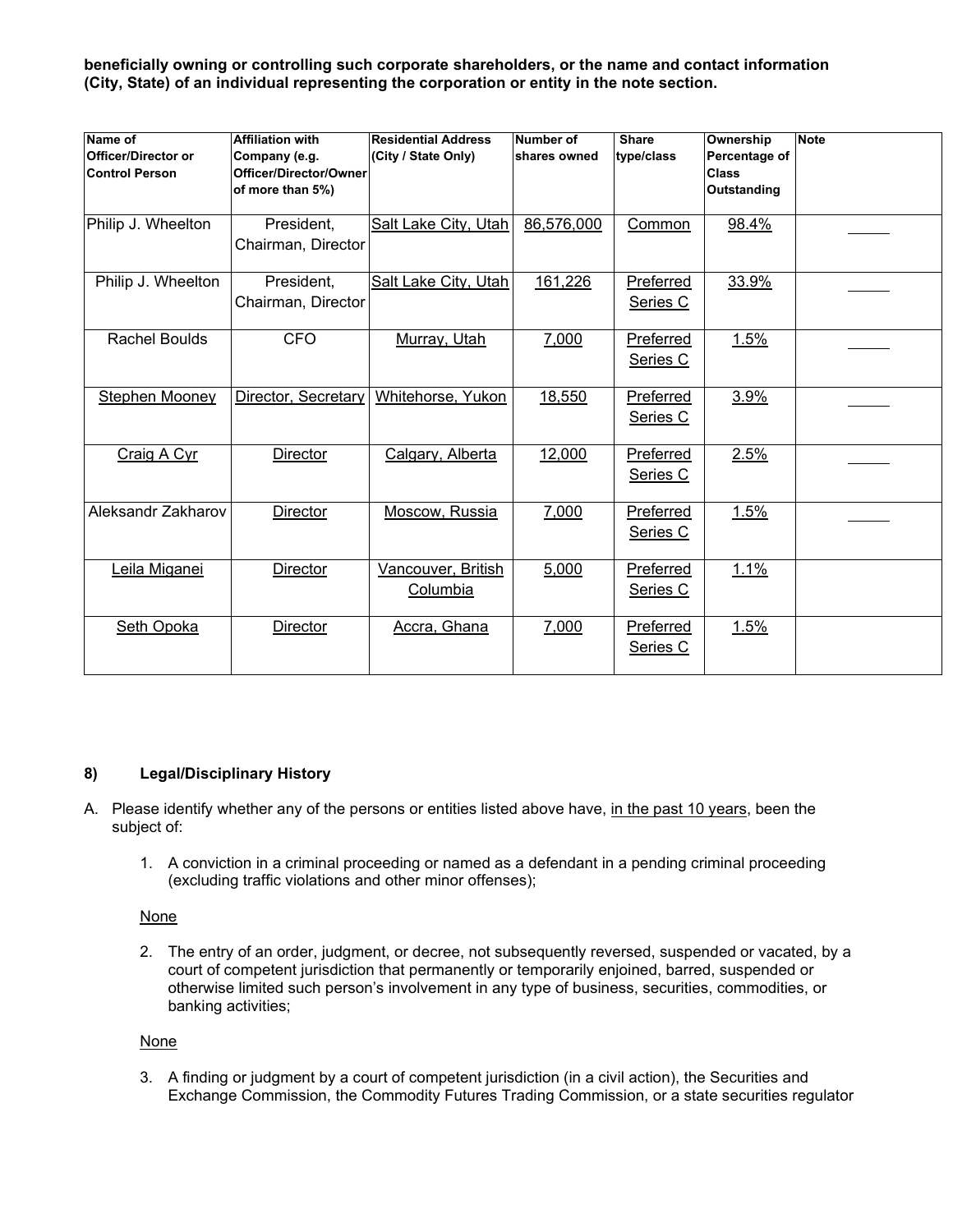of a violation of federal or state securities or commodities law, which finding or judgment has not been reversed, suspended, or vacated; or

#### None

4. The entry of an order by a self-regulatory organization that permanently or temporarily barred, suspended, or otherwise limited such person's involvement in any type of business or securities activities.

#### None

B. Describe briefly any material pending legal proceedings, other than ordinary routine litigation incidental to the business, to which the issuer or any of its subsidiaries is a party or of which any of their property is the subject. Include the name of the court or agency in which the proceedings are pending, the date instituted, the principal parties thereto, a description of the factual basis alleged to underlie the proceeding and the relief sought. Include similar information as to any such proceedings known to be contemplated by governmental authorities.

None

### **9) Third Party Providers**

Please provide the name, address, telephone number and email address of each of the following outside providers:

#### Securities Counsel

| Name:      | <u>Morgan E. Petitti,</u>       |
|------------|---------------------------------|
| Firm:      | Morgan E. Petitti, Esq.         |
| Address 1: | 118 W. Streetsboro Street, #317 |
| Address 2: | Hudson, Ohio 44236              |
| Phone:     | 330.697.8548                    |
| Email:     | PetittiLaw@gmail.com            |

### Accountant or Auditor

| Name:      | <b>Rachel Boulds</b>        |
|------------|-----------------------------|
| Firm:      | Rachel Boulds, CPA, PLLC    |
| Address 1: | 6371 S Glenoaks St          |
| Address 2: | Murray, UT 84107            |
| Phone:     | 801-230-3945                |
| Email:     | rachelbouldscpa@hotmail.com |

Investor Relations

| Name:      |  |
|------------|--|
| Firm:      |  |
| Address 1: |  |
| Address 2: |  |
| Phone:     |  |
| Email:     |  |

### Other Service Providers

Provide the name of any other service provider(s) that **that assisted, advised, prepared or provided information with respect to this disclosure statement**. This includes counsel, broker-dealer(s), advisor(s) or consultant(s) or provided assistance or services to the issuer during the reporting period.

| Name: |  |
|-------|--|
| Firm: |  |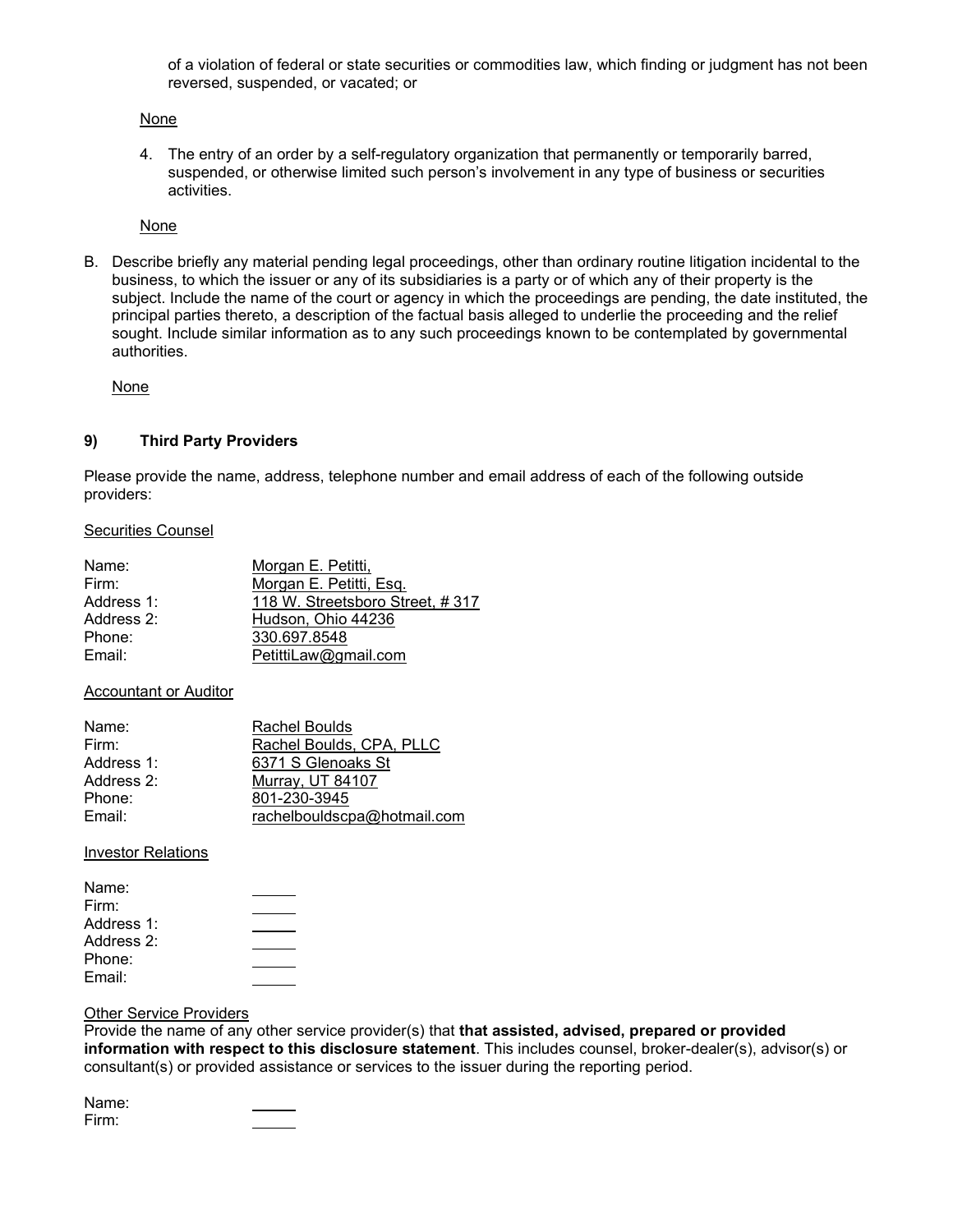| Nature of Services: |  |
|---------------------|--|
| Address 1:          |  |
| Phone:              |  |
| Email:              |  |

### **10) Issuer Certification**

#### *Principal Executive Officer:*

The issuer shall include certifications by the chief executive officer and chief financial officer of the issuer (or any other persons with different titles but having the same responsibilities) in each Quarterly Report or Annual Report.

### I, Philip J. Wheelton certify that:

### 1. I have reviewed this annual disclosure statement of Promithian Global Ventures, Inc.;

2. Based on my knowledge, this disclosure statement does not contain any untrue statement of a material fact or omit to state a material fact necessary to make the statements made, in light of the circumstances under which such statements were made, not misleading with respect to the period covered by this disclosure statement; and

3. Based on my knowledge, the financial statements, and other financial information included or incorporated by reference in this disclosure statement, fairly present in all material respects the financial condition, results of operations and cash flows of the issuer as of, and for, the periods presented in this disclosure statement.

June 21, 2022

### */s/ Philip J. Wheelton*

### *Principal Financial Officer:*

### I, Rachel Boulds certify that:

1. I have reviewed this annual disclosure statement of Promithian Global Ventures, Inc.;

2. Based on my knowledge, this disclosure statement does not contain any untrue statement of a material fact or omit to state a material fact necessary to make the statements made, in light of the circumstances under which such statements were made, not misleading with respect to the period covered by this disclosure statement; and

3. Based on my knowledge, the financial statements, and other financial information included or incorporated by reference in this disclosure statement, fairly present in all material respects the financial condition, results of operations and cash flows of the issuer as of, and for, the periods presented in this disclosure statement.

June 21, 2022

*/s/ Rachel Boulds*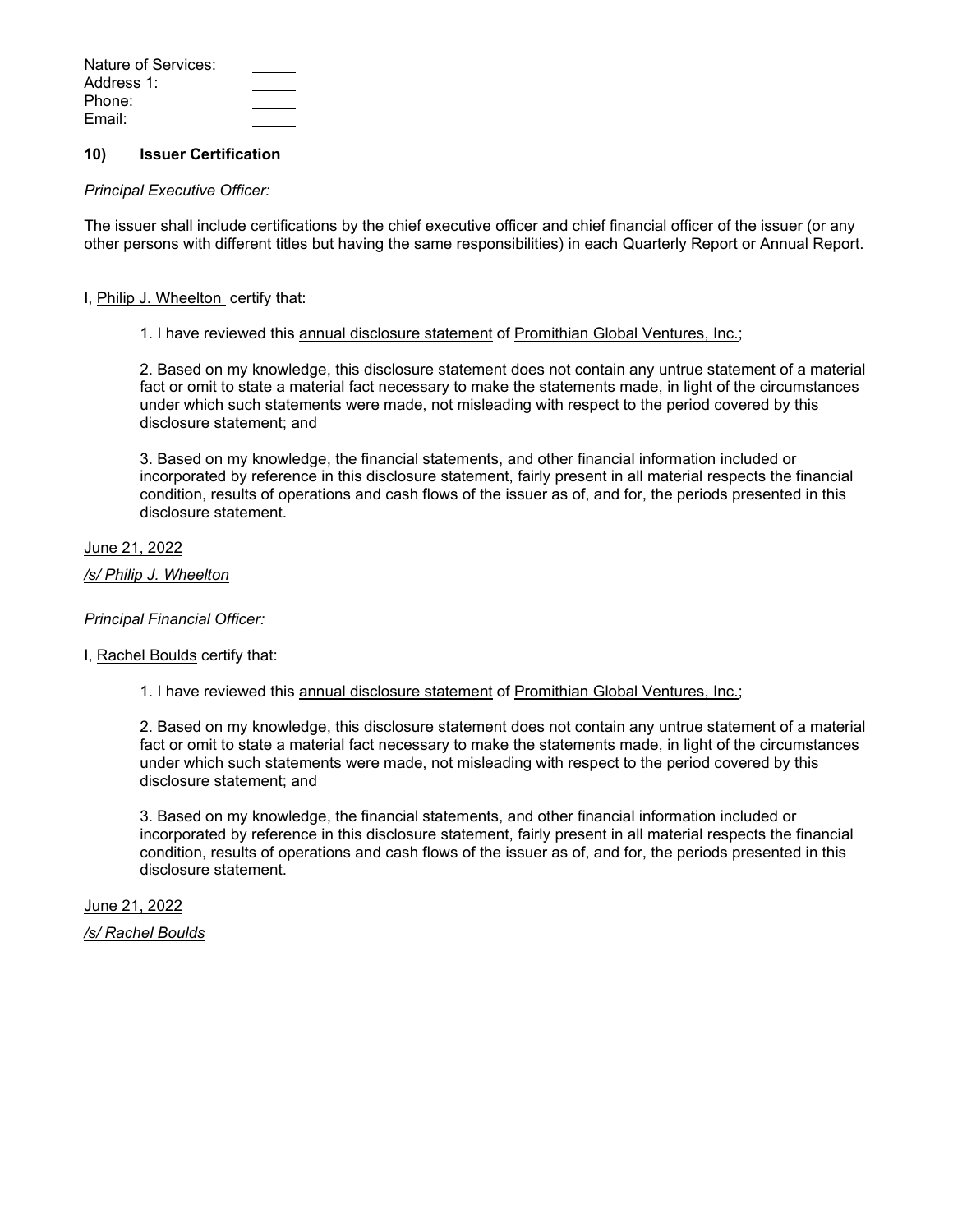### **PROMITHIAN GLOBAL VENTURES, INC. Balance Sheets (Unaudited)**

|                                                          | March 31, 2022  | March 31, 2021            |               |  |
|----------------------------------------------------------|-----------------|---------------------------|---------------|--|
| <b>ASSETS</b>                                            |                 |                           |               |  |
| <b>Current Assets:</b>                                   |                 |                           |               |  |
| Cash                                                     | \$<br>21        | \$                        | 2,470         |  |
| <b>Total Current Assets</b>                              | 21              |                           | 2,470         |  |
|                                                          |                 |                           |               |  |
| Intangible Asset                                         | 1,000,000       |                           | 1,000,000     |  |
| <b>Total Assets</b>                                      | \$<br>1,000,021 | $\boldsymbol{\mathsf{S}}$ | 1,002,470     |  |
|                                                          |                 |                           |               |  |
| <b>LIABILITIES AND STOCKHOLDERS' EQUITY</b>              |                 |                           |               |  |
|                                                          |                 |                           |               |  |
| <b>Current Liabilities:</b>                              |                 |                           |               |  |
| Accounts payable                                         | \$<br>19,435    | \$                        | 5,715         |  |
| Accrued officer compensation<br>Due to related parties   | 57,185          |                           | 9,378         |  |
| <b>Total Liabilities</b>                                 | 76,620          |                           | 15,093        |  |
|                                                          |                 |                           |               |  |
| Stockholders' Equity (Deficit):                          |                 |                           |               |  |
| Series A Preferred Stock, \$0.001 par value, 10,000,0000 |                 |                           |               |  |
| shares authorized, 1 share issued and outstanding        |                 |                           |               |  |
| Series B Preferred Stock, \$0.001 par value, 90,000,0000 |                 |                           |               |  |
| shares authorized, 1,200 shares issued and outstanding   | $\mathbf{1}$    |                           | $\mathbf{1}$  |  |
| Series C Preferred Stock, \$0.001 par value, 20,000,0000 |                 |                           |               |  |
| shares authorized, 475,796 and 403,776 shares issued and |                 |                           |               |  |
| outstanding, respectively                                | 476             |                           | 404           |  |
| Common stock, \$0.001 par value, 150,000,000 shares      |                 |                           |               |  |
| authorized, 87,950,234 and 87,900,234 shares issued and  |                 |                           |               |  |
| outstanding, respectively                                | 87,950          |                           | 87,900        |  |
| Common stock to be issued                                | 2,000           |                           |               |  |
| Additional paid in capital                               | 3,423,643       |                           | 2,870,361     |  |
| <b>Accumulated Deficit</b>                               | (2,590,669)     |                           | (1, 971, 289) |  |
| Total Stockholders' Equity                               | 923,401         |                           | 987,377       |  |
| Total Liabilities and Stockholders' Equity               | \$<br>1,000,021 | \$                        | 1,002,470     |  |

*The accompanying notes are an integral part of these unaudited financial statements.*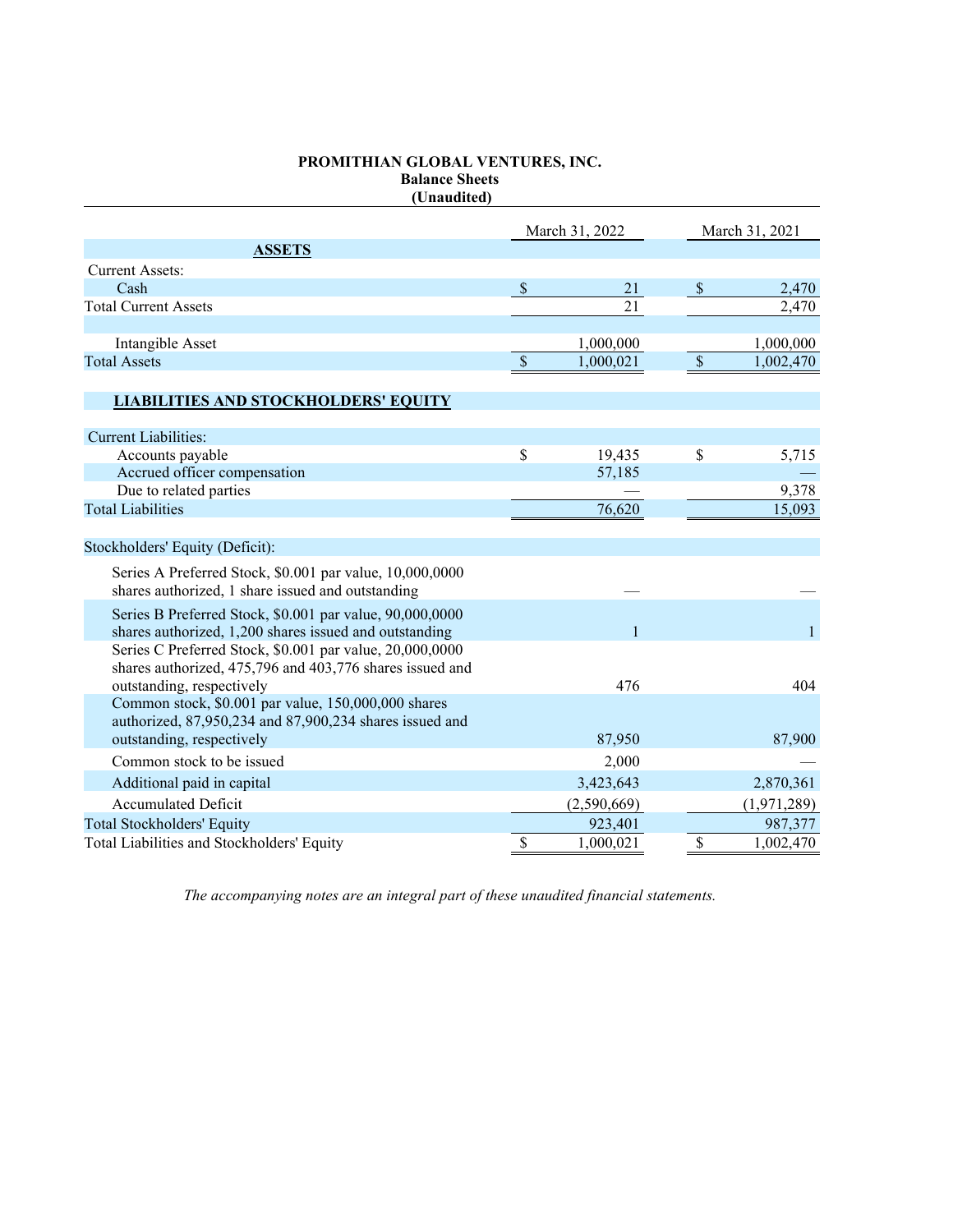### **PROMITHIAN GLOBAL VENTURES, INC. Statements of Operations (Unaudited)**

|                                                          | For the Years Ended<br>March 31, |            |    |            |  |  |  |
|----------------------------------------------------------|----------------------------------|------------|----|------------|--|--|--|
|                                                          |                                  | 2022       |    | 2021       |  |  |  |
| <b>Operating Expenses:</b>                               |                                  |            |    |            |  |  |  |
| Officer compensation                                     | \$                               | 175,000    | \$ | 145,000    |  |  |  |
| Director compensation                                    |                                  | 110,000    |    |            |  |  |  |
| General and administrative                               |                                  | 334,380    |    | 17,538     |  |  |  |
| Total operating expenses                                 |                                  | 619,380    |    | 162,538    |  |  |  |
| Loss from operations                                     |                                  | (619,380)  |    | (162, 538) |  |  |  |
| Net loss                                                 | <sup>\$</sup>                    | (619,380)  |    | (162, 538) |  |  |  |
| Loss per share, Basic & diluted                          |                                  | (0.01)     |    | (0.00)     |  |  |  |
| Weighted average shares outstanding -<br>basic & diluted |                                  | 87,932,837 |    | 87,824,234 |  |  |  |

*The accompanying notes are an integral part of these unaudited financial statements.*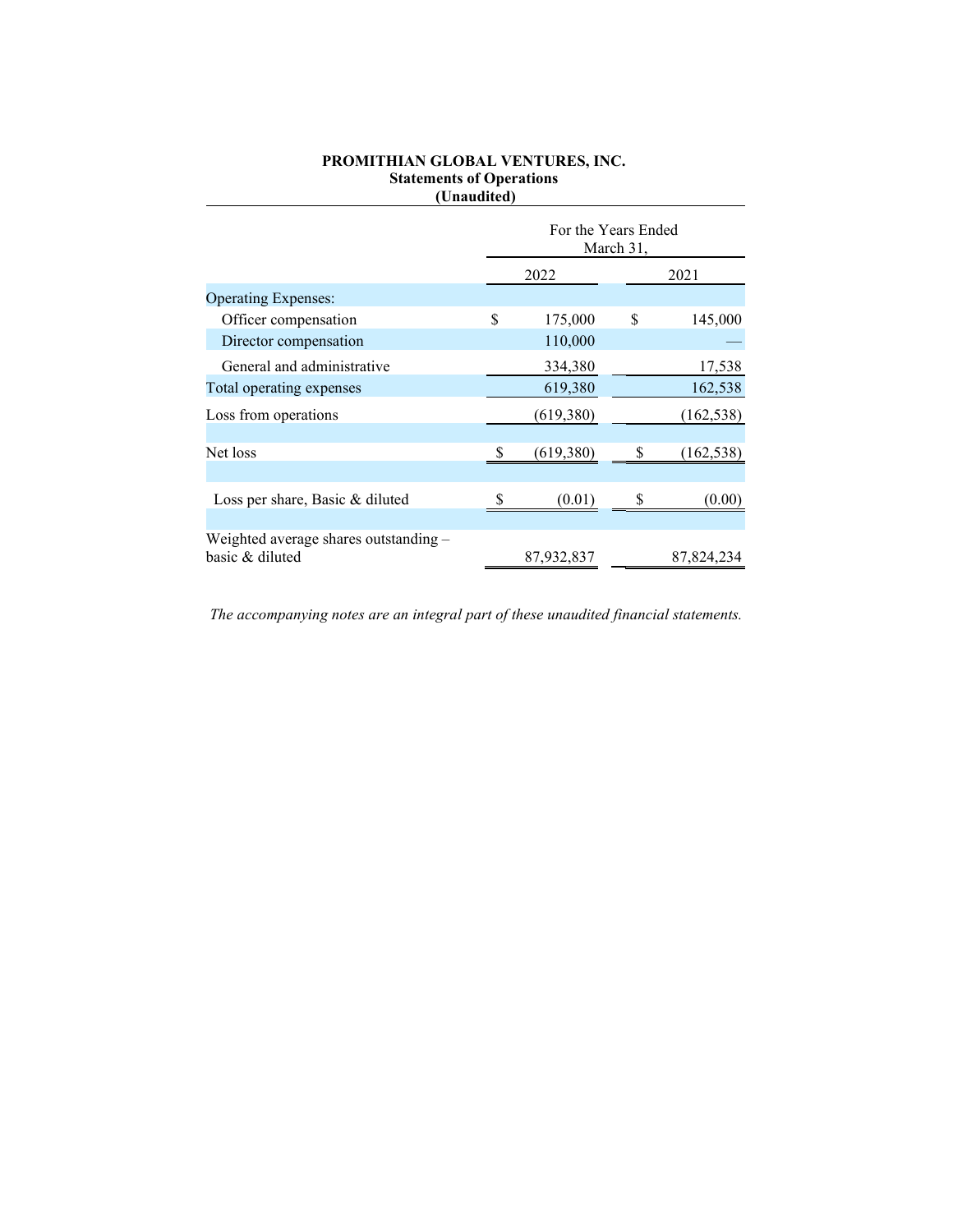### **PROMITHIAN GLOBAL VENTURES, INC. Statements of Stockholders' Equity March 31, 2022 (Unaudited)**

|                                                        |        | Series B Preferred<br>Stock | Series C Preferred<br>Stock |                      |              | Common Stock            |              | Additional Paid-in | Common Sock   | Accumulated                 | Total<br>Stockholders'<br>Equity |  |
|--------------------------------------------------------|--------|-----------------------------|-----------------------------|----------------------|--------------|-------------------------|--------------|--------------------|---------------|-----------------------------|----------------------------------|--|
|                                                        | Shares | Amount                      | Shares                      | Amount               | Shares       | Amount                  |              | Capital            | To be Issued  | Deficit                     |                                  |  |
| Balance, March 31, 2020<br>Conversion of related party | 1,200  | $\mathcal{S}$               | 403,776                     | 404<br>S             | 87, 824, 234 | \$87,824                | $\mathbb{S}$ | 2,702,112          | $\mathcal{S}$ | $\mathbb{S}$<br>(1,808,751) | 981,590<br>$\mathbb{S}$          |  |
| debt                                                   |        |                             | 7,250                       | $\overline{7}$       |              |                         |              | 36,243             |               |                             | 36,250                           |  |
| Forgiveness of accrued<br>salary - related party       |        |                             |                             |                      |              |                         |              | 88,975             |               |                             | 88,975                           |  |
| Conversion of stock $-$<br>related party               |        |                             | (15,200)                    | (15)                 | 76,000       | 76                      |              | (61)               |               |                             |                                  |  |
| Preferred stock sold for<br>cash                       |        |                             | 8,620                       | 8                    |              |                         |              | 43,092             |               |                             | 43,100                           |  |
| Net loss                                               |        |                             |                             |                      |              |                         |              |                    |               | (162, 538)                  | (162, 538)                       |  |
| Balance, March 31, 2021                                | 1,200  |                             | 404,446                     | 404<br><sup>\$</sup> | 87,900,234   | 87,900<br>$\mathcal{S}$ | $\mathbf S$  | 2,870,361          | $\mathcal{S}$ | (1,971,289)<br>\$           | $\mathbb{S}$<br>987,377          |  |
| Conversion of related party<br>debt                    |        |                             | 2,750                       | 3                    |              |                         |              | 9,372              |               |                             | 9,375                            |  |
| Forgiveness of accrued<br>salary - related party       |        |                             |                             |                      |              |                         |              | 56,780             |               |                             | 56,780                           |  |
| Stock issued for director<br>services                  |        |                             | 19,000                      | 19                   |              |                         |              | 109.981            |               |                             | 110,000                          |  |
| Stock issued for officer<br>compensation               |        |                             | 7,000                       | $\overline{7}$       |              |                         |              | 29,993             |               |                             | 30,000                           |  |
| Preferred stock sold                                   |        |                             | 9.100                       | 9                    |              |                         |              | 28,491             |               |                             | 28,500                           |  |
| Conversion of stock                                    |        |                             | (10,000)                    | (10)                 | 50,000       | 50                      |              | (40)               |               |                             |                                  |  |
| Common stock sold                                      |        |                             |                             |                      |              |                         |              |                    | 2,000         |                             | 2,000                            |  |
| Stock issued for services                              |        |                             | 43,500                      | 44                   |              |                         |              | 318,705            | -             |                             | 318,749                          |  |
| Net loss                                               | --     |                             |                             | -                    |              |                         |              |                    |               | (619,380)                   | (619,380)                        |  |
| Balance, March 31, 2022                                | 1,200  |                             | 475,796                     | 476                  | 87,950,234   | 87,950                  | $\mathbb{S}$ | 3,423,643          | 2,000         | (2,590,669)                 | 923,401<br><sup>\$</sup>         |  |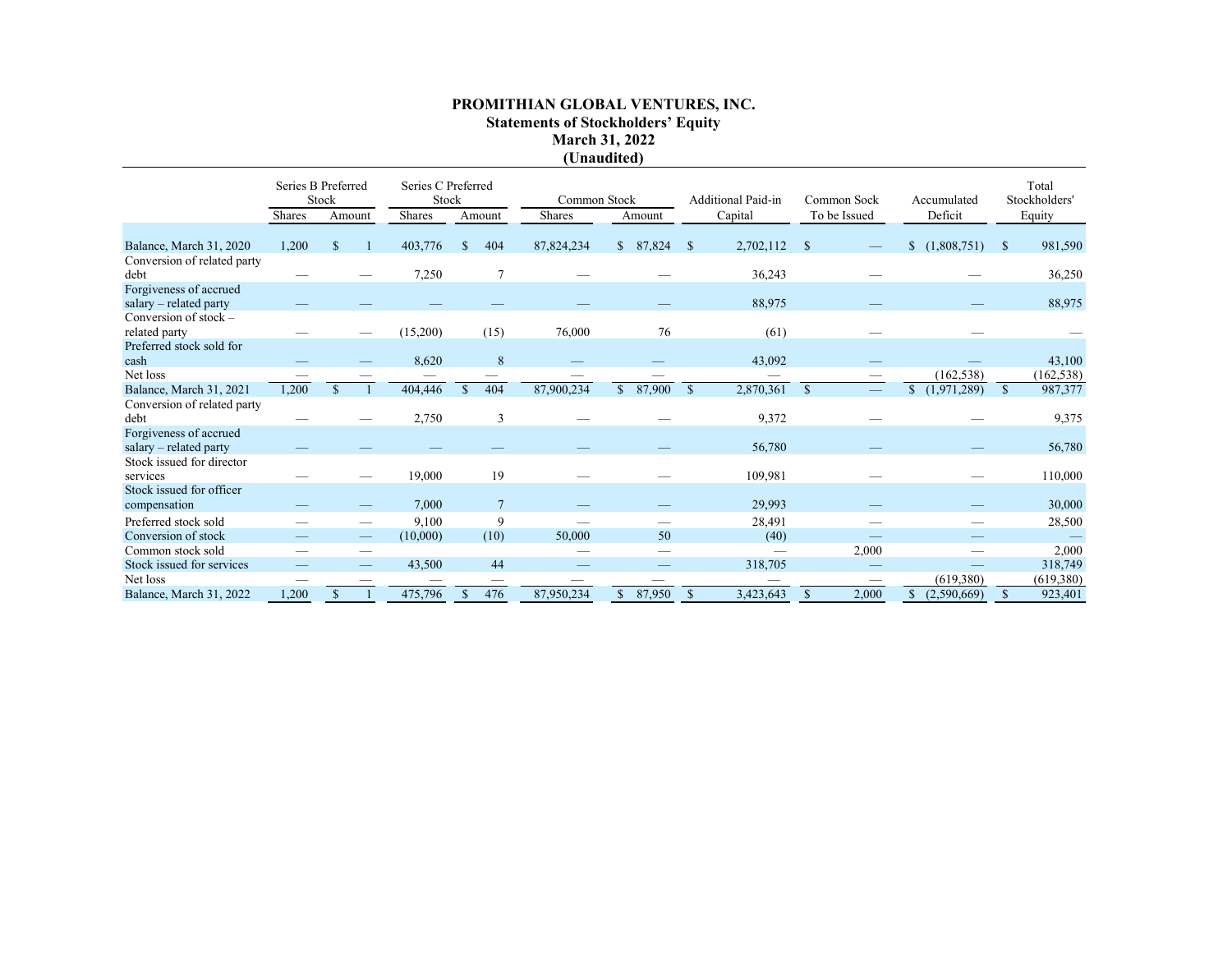### **PROMITHIAN GLOBAL VENTURES, INC. Statements of Cash Flows (Unaudited)**

|                                                       | For the Years Ended March 31, |           |                           |            |  |  |
|-------------------------------------------------------|-------------------------------|-----------|---------------------------|------------|--|--|
|                                                       |                               | 2022      |                           | 2021       |  |  |
| Cash flows from operating activities:                 |                               |           |                           |            |  |  |
| Net loss                                              | $\mathbf S$                   | (619,380) | \$                        | (162, 538) |  |  |
| Adjustments to reconcile net loss to net cash used in |                               |           |                           |            |  |  |
| operations:                                           |                               |           |                           |            |  |  |
| Preferred stock issued for services - related party   |                               | 140,000   |                           |            |  |  |
| Preferred stock issued for services                   |                               | 318,749   |                           |            |  |  |
| Change in assets and liabilities:                     |                               |           |                           |            |  |  |
| Accounts payable                                      |                               | 13,717    |                           | (4,706)    |  |  |
| Accrued compensation                                  |                               | 113,965   |                           | 125,224    |  |  |
| Net cash used by operating activities                 |                               | (32, 949) |                           | (42,020)   |  |  |
| Cash flows from investing activities:                 |                               |           |                           |            |  |  |
| Cash flows from financing activities:                 |                               |           |                           |            |  |  |
| Cash overdraft                                        |                               |           |                           | (2, 422)   |  |  |
| Advance from related party                            |                               |           |                           | 3,812      |  |  |
| Proceeds from the sale of common stock                |                               | 2,000     |                           |            |  |  |
| Proceeds from the sale of preferred stock             |                               | 28,500    |                           | 43,100     |  |  |
| Net cash provided by financing activities             |                               | 30,500    |                           | 44,490     |  |  |
| Net change in cash                                    |                               | (2, 449)  |                           | 2,470      |  |  |
| Cash at beginning of year                             |                               | 2,470     |                           |            |  |  |
| Cash at end of year                                   | \$                            | 21        | \$                        | 2,470      |  |  |
| Cash paid for:                                        |                               |           |                           |            |  |  |
| Interest                                              |                               |           | \$                        |            |  |  |
| Taxes                                                 | $rac{s}{s}$                   |           | \$                        |            |  |  |
|                                                       |                               |           |                           |            |  |  |
| Supplemental disclosure of non-cash activities        |                               |           |                           |            |  |  |
| Conversion of accrued compensation                    | $\mathcal{S}$                 |           | \$                        | 36,250     |  |  |
| Forgiveness of accrued compensation - related party   | \$                            | 56,780    | \$                        | 88,974     |  |  |
| Conversion of debt – related party                    | \$                            | 9,375     | $\boldsymbol{\mathsf{S}}$ |            |  |  |

*The accompanying notes are an integral part of these unaudited financial statements.*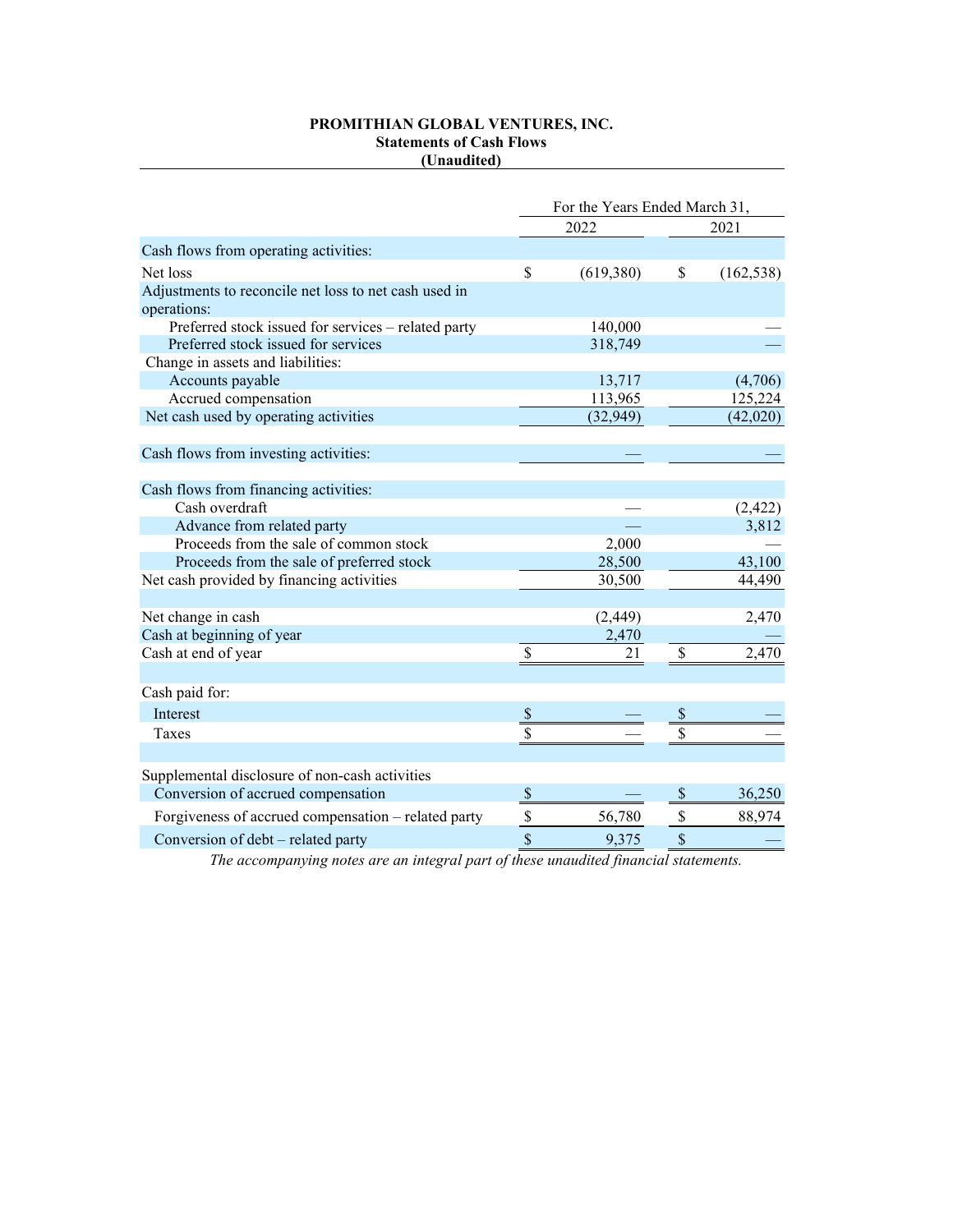#### **PROMITHIAN GLOBAL VENTURES, INC. Notes to Financial Statements March 31, 2022 (Unaudited)**

### **NOTE 1 – ORGANIZATION AND DESCRIPTION OF BUSINESS**

The Company was incorporated in the State of Nevada, under the name Tripod International Inc., on February 6, 2008 and established a fiscal year end of March 31. On April 27, 2009 the Company changed its name to Midex Gold Corp. On May 6, 2013 the Company changed its name to Promithian Global Ventures, Inc.

### **NOTE 2 – SUMMARY OF SIGNIFICANT ACCOUNTING POLICIES**

#### *Basis of presentation*

The Company's unaudited financial statements have been prepared in accordance with accounting principles generally accepted in the United States of America ("U.S. GAAP").The preparation of financial statements in conformity with accounting principles generally accepted in the United States of America requires management to make estimates and assumptions that affect the reported amounts of assets and liabilities and disclosure of contingent assets and liabilities at the date of the financial statements and the reported amounts of revenues and expenses during the reporting period. Actual results could differ from those estimates.

#### *Use of estimates*

The preparation of financial statements in conformity with generally accepted accounting principles requires management to make estimates and assumptions that affect the reported amounts of assets and liabilities and disclosure of contingent assets and liabilities at the date of the financial statements and the reported amounts of revenues and expenses during the reporting period. Significant estimates include the estimated useful lives of property and equipment. Actual results could differ from those estimates.

#### *Net Income (Loss) Per Common Share*

Net income (loss) per common share is computed pursuant to section 260-10-45 of the FASB Accounting Standards Codification. Basic net income (loss) per common share is computed by dividing net income (loss) by the weighted average number of shares of common stock outstanding during the period. Diluted net income (loss) per common share is computed by dividing net income (loss) by the weighted average number of shares of common stock and potentially outstanding shares of common stock during the period. The weighted average number of common shares outstanding and potentially outstanding common shares assumes that the Company incorporated as of the beginning of the first period presented.

#### *Recently issued accounting pronouncements*

The Company has implemented all new accounting pronouncements that are in effect. These pronouncements did not have any material impact on the financial statements unless otherwise disclosed, and the Company does not believe that there are any other new accounting pronouncements that have been issued that might have a material impact on its financial position or results of operations.

### **NOTE 3 – SIGINIFICANT TRANSACTION**

On March 16, 2021 the Company signed a legally binding Agreement with Adudanfed Company Limited of Accra, Ghana. the Company agreed to purchase a 16.07 square kilometer gold concession covering the historic (1905-1956) Aboso Mine. The purchase is an all-cash transaction whereby the Company will pay one million USD to Adudanfed over a three-year period. Adudanfed will relinquish all their rights and responsibilities to PGVI under the Agreement. The Government of Ghana through the Ghana Mineral Commission will retain a ten percent ownership of the property.

### **NOTE 4 – INTANGIBLE ASSET**

On April 1, 2016. The Company entered into an agreement with Noble Research & Development Ltd. To purchase the rights to their precious metals refining technology ("5-9's Technology") as well as certain refining equipment. The purchase price for the 5-9's Technology was 200,000 shares of Series C preferred stock for a purchase price of \$1,000,000, The \$1,000,000 has been capitalized and disclosed as an intangible asset. The refining equipment is to be purchased for \$258,095(CAN\$) no later than January 31, 2023.

### **NOTE 5 – COMMON STOCK**

During the year ended March 31, 2022, the Company sold 1,167 shares of common stock for total cash proceeds of \$2,000. As of March 31, 2022, the shares have not yet been issued by the transfer agent and are presented as common stock to be issued.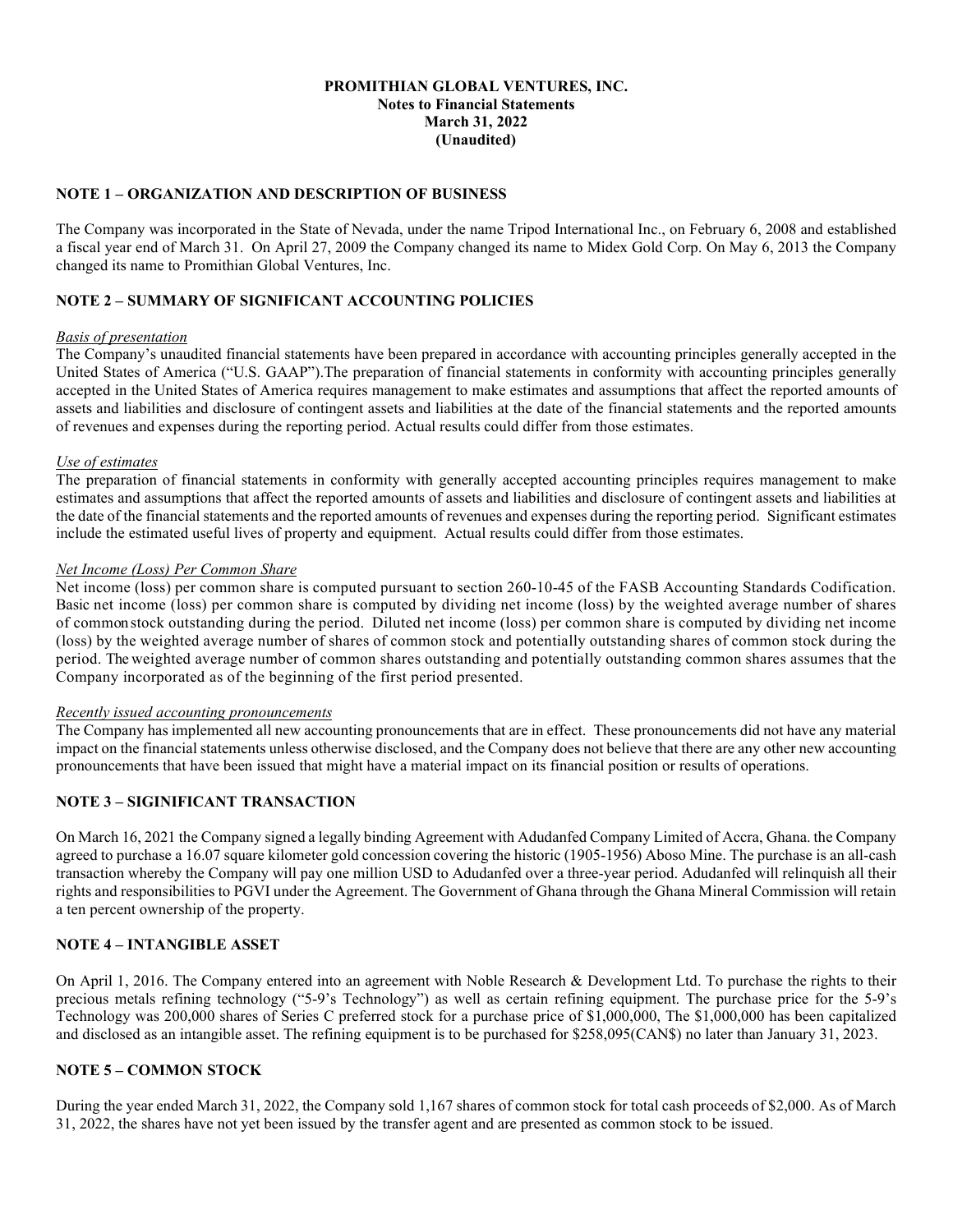### **NOTE 6 – PREFERRED STOCK**

#### *Series A*

The Company is currently authorized to issue up to 10,000,000 shares of Series A preferred stock, par value \$0.001, 90,000,000 shares of Series B preferred stock, par value \$0.001, and 20,000,000 shares of Series C preferred stock, par value \$0.001.

Each share of Series A Preferred Stock has a price of \$1.00. The Series A Preferred Stock has no conversion rights, is entitled to ten (10) votes per share owned and is entitled to dividends.

#### *Series B*

On June 29, 2021, the Company's Board approved a change in the price of its Series B Preferred Stock from \$10.00 a share to \$20.00 a share. On December 29, 2021, the Company's Board approved a change in the price of its Series B Preferred Stock from \$20.00 a share to \$5.00 a share. The Series B Preferred Stock shall be convertible at any time and/or from time to time, into ten (10) shares of the Corporation's common stock. The holders of Series B are entitled to ten (10) votes per share owned and is entitled to dividends.

#### *Series C*

On June 29, 2021, the Company's Board approved a change in the price of its Series C Preferred Stock from \$5.00 a share to \$10.00 a share. On December 29, 2021, the Company's Board approved a change in the price of its Series C Preferred Stock from \$10.00 a share to \$2.50 a share. The Series C Preferred Stock shall be convertible at any time and/or from time to time, into five (5) shares of the Corporation's common stock. The holders of Series C are entitled to five (5) votes per share owned and is entitled to dividends.

During the year ended March 31, 2022, the Company sold 9,100 shares of Series C Preferred Stock for total cash proceeds of \$28,500.

During the year ended March 31, 2022, the Company issued 43,500 shares of Series C Preferred Stock for total non-cash expense of \$318,749.

During the year ended March 31, 2022, a holder of Series C Preferred Stock converted 5,000 shares of preferred stock into 25,000 shares of common stock.

Refer to Note 7 for Preferred Stock issued to a related party.

### **NOTE 7 - RELATED PARTY TRANSACTION**

During the year ended March 31, 2022, the Company granted Leila Miganei, Director, 5,000 shares of Series C preferred stock for services for total non-cash compensation expense of \$25,000.

During the year ended March 31, 2022, the Company granted Aleksandr Zakharov, Director, 7,000 shares of Series C preferred stock for services for total non-cash compensation expense of \$30,000.

During the year ended March 31, 2022, the Company granted Seth Opoku, Director, 7,000 shares of Series C preferred stock for services for total non-cash compensation expense of \$55,000.

During the year ended March 31, 2022, the Company granted Rachel Boulds, CFO, 7,000 shares of Series C preferred stock for services for total non-cash compensation expense of \$30,000.

As of March 31, 2021, the Company owed Stephen Mooney, Director, \$9,378 for cash advances to the Company. The advances were made to pay for general operating expenses, are non-interest bearing and due on demand. During the year ended March 31, 2022, the amount due was converted into 2,750 shares of Series C preferred stock.

As of March 31, 2022, Philip Wheelton, CEO, forgave of \$56,780 of accrued compensation due to him. The \$56,780 was credited to additional paid in capital.

During the year ended March 31, 2022, Philip Wheelton converted 5,000 Series C preferred stock into 25,000 shares of common stock.

### **NOTE 8 – GOING CONCERN**

The Company's financial statements are prepared in accordance with generally accepted accounting principles applicable to a going concern. This contemplates the realization of assets and the liquidation of liabilities in the normal course of business. Currently, the